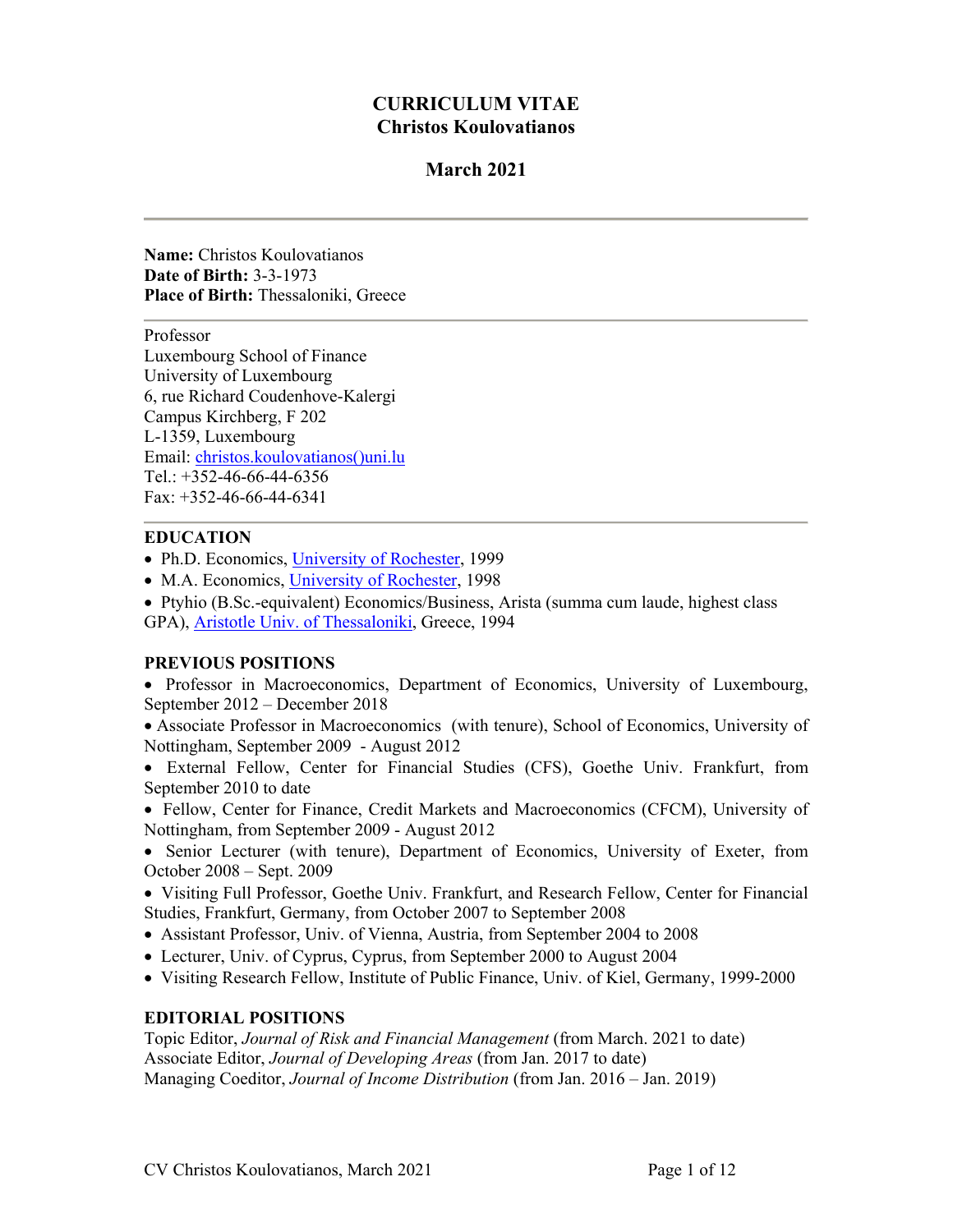## **DISTINGUISHED LECTURES**

2014 June – Keynote Address, "Fitting Parsimonious Household Portfolio Models to Data" 2nd Household Finance Conference, Central Bank of Luxembourg

## **FELLOWSHIPS, SCHOLARSHIPS, AND HONORS**

- Grant for studying "Nonperforming Mortgage Loans in Luxembourg and the EU after Covid-19", Luxembourg National Research Fund (FNR), June-Nov. 2020 (50,000 Euros, Principal Investigator).
- Internal Grant for conducting surveys on the career/fertility tradeoff in macro models (U Luxembourg, 20,000 Euros), 2013-2017
- Center for Financial Studies Fellowship on Macroeconomic Expectations and Bayesian Learning from October 2007-2011 (collaborator Volker Wieland)
- Austrian Science Fund Fellow for Strategic Fiscal and Monetary Policies, (with research group coordinator Gerhard Sorger), 2007-2008
- Austrian Science Fund Fellow for Strategic Savings Decisions and Growth, Project P17886 (with research group coordinator Gerhard Sorger) 2004-2006
- Leventis Foundation Fellow for Understanding the Composition of Household Wealth (with research group coordinator Michael Haliassos) 2001-2003
- RTN Participant, the Economics of Aging in Europe, University of Cyprus (with node coordinator Michael Haliassos), 2002-2006
- TMR Grant for the study of Income Distribution and Tax Policies, Christian-Albrechts Universität zu Kiel, 1999-2000
- W. Allen Wallis Fellowship for the study of Political Economy, Financed by the NSF USA, Univ. of Rochester, 1995-97
- Summer Research Grant, Univ. of Rochester, 1995
- University of Rochester Tuition Scholarship, 1994 99
- Fulbright Scholarship for Graduate study in the U.S. 1994 99
- Highest Honors for the Highest GPA (1994 class Oath Pronouncement), Dept. of Economics/Business, Aristotle Univ. of Thessaloniki 1994
- Alexandros Onassis Foundation Scholarship for 1995-96 (initially offered but declined due to coverage by the Wallis Fellowship)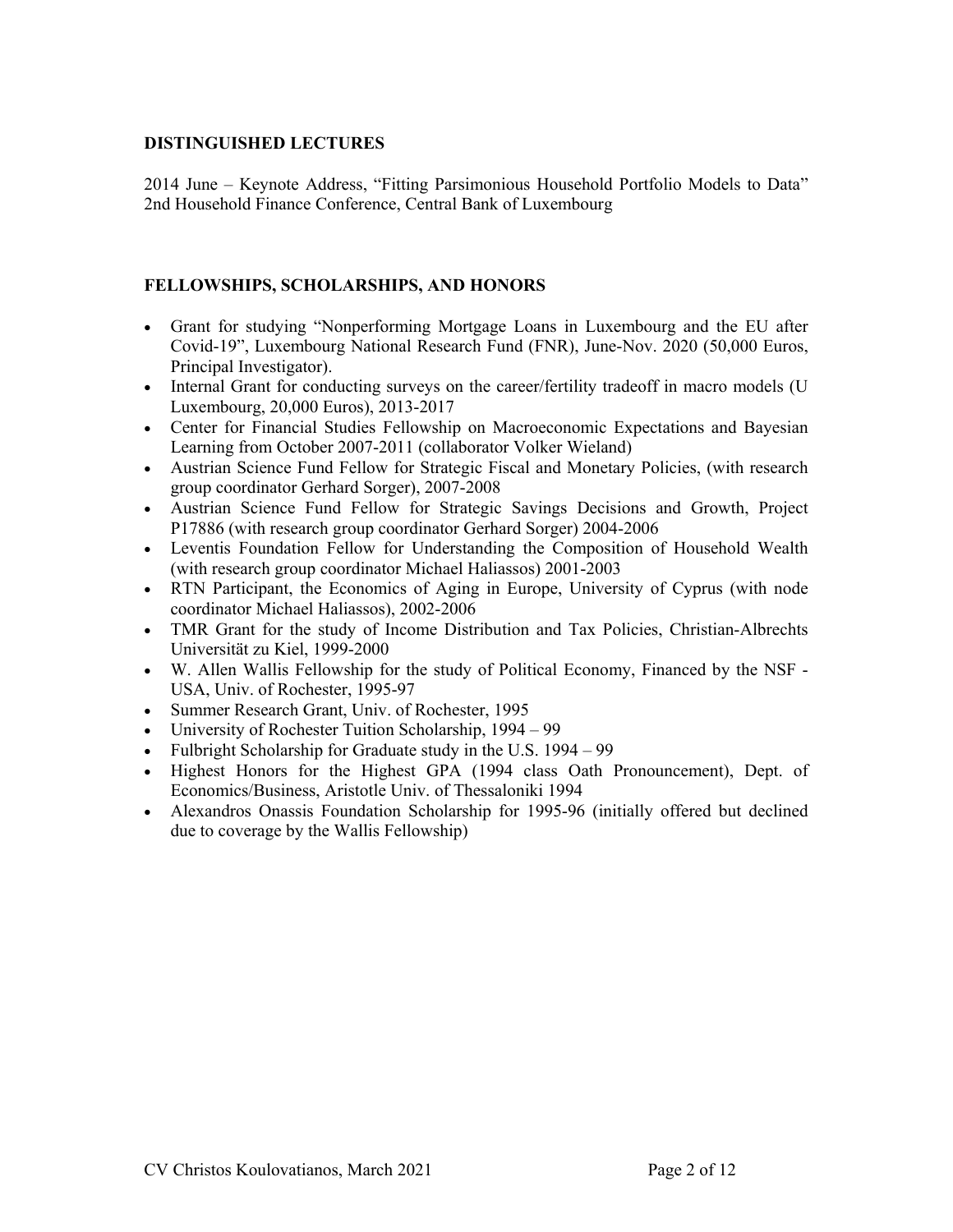## **PUBLICATIONS IN REFEREED JOURNALS**

 Symmetric Markovian Games of Commons with Potentially Sustainable Endogenous Growth, 2021, with Zaruhi Hakobyan, *Dynamic Games and Applications*, Vol. 11, 54–83.

 The role of Labor-Income Risk in Household Risk-Taking, 2020, with Sylwia Hubar and Jian Li, *European Economic Review*, Vol 129, Article 103522, 1-24.

 The Long Shadows of War in China: Battle Shocks in Early Life and Health/Wealth Accumulation, 2020, co-authored with Jian Li, *China Economic Review*, Vol. 60, Article 101394, 1-40.

 Do Demographics Prevent Consumption Aggregates From Reflecting Micro-level Preferences?, 2019, co-authored with Carsten Schröder and Ulrich Schmidt, *European Economic Review*, Vol 111, pp. 166-190.

• Market Fragility and the Paradox of the Recent Stock-Bond Dissonance, 2018, co-authored with Jian Li and Fabienne Weber, *Economics Letters*, January, Vol. 162, pp. 162-166.

 Strategic Exploitation of a Common Property Resource under Rational Learning About its Reproduction, 2015, *Dynamic Games and Applications*, March, Vol. 5(1), pp. 94-119.

 Strategic Exploitation of a Common Property Resource under Uncertainty, 2013 coauthored with Elena Antoniadou and Leonard J. Mirman, *Journal of Environmental Economics and Management*, January, Vol. 65(1), pp. 28-39.

• Saving Rates and Portfolio Choice with Subsistence Consumption, 2012, co-authored with Carolina Achury and Sylwia Hubar, *Review of Economic Dynamics*, January, Vol. 105(1), pp. 108-126.

 Evidence on the Insurance Effect of Redistributive Taxation, 2010, co-authored with Charles Grant, Alex Michaelides, and Mario Padula, *Review of Economics and Statistics*, Vol. 92(4), pp. 965-973.

 Per Capita Income Versus Household-Need Adjusted Income: A Cross-country Comparison, (2009), co-authored with Polina Minkovski and Carsten Schröder, *Journal of Income Distribution,* 18 (3-4), pp. 11-23.

• Optimal Growth and Uncertainty: Learning, 2009 co-authored with Leonard J. Mirman and Marc Santugini, *Journal of Economic Theory*, January, Vol. 144, pp. 280-295.

• Non-Market Household Time and the Cost of Children, 2009, co-authored with Carsten Schröder and Ulrich Schmidt, *Journal of Business and Economic Statistics*, January, Vol. 27(1), pp.42-51.

 Arbeitslosengeld II: Arbeitsanreize und Verteilungsgerechtigkeit, 2008, co-authored with Carsten Schröder and Ulrich Schmidt, *Wirtschaftsdienst*, Springer, Vol. 88(7), pages 461-466.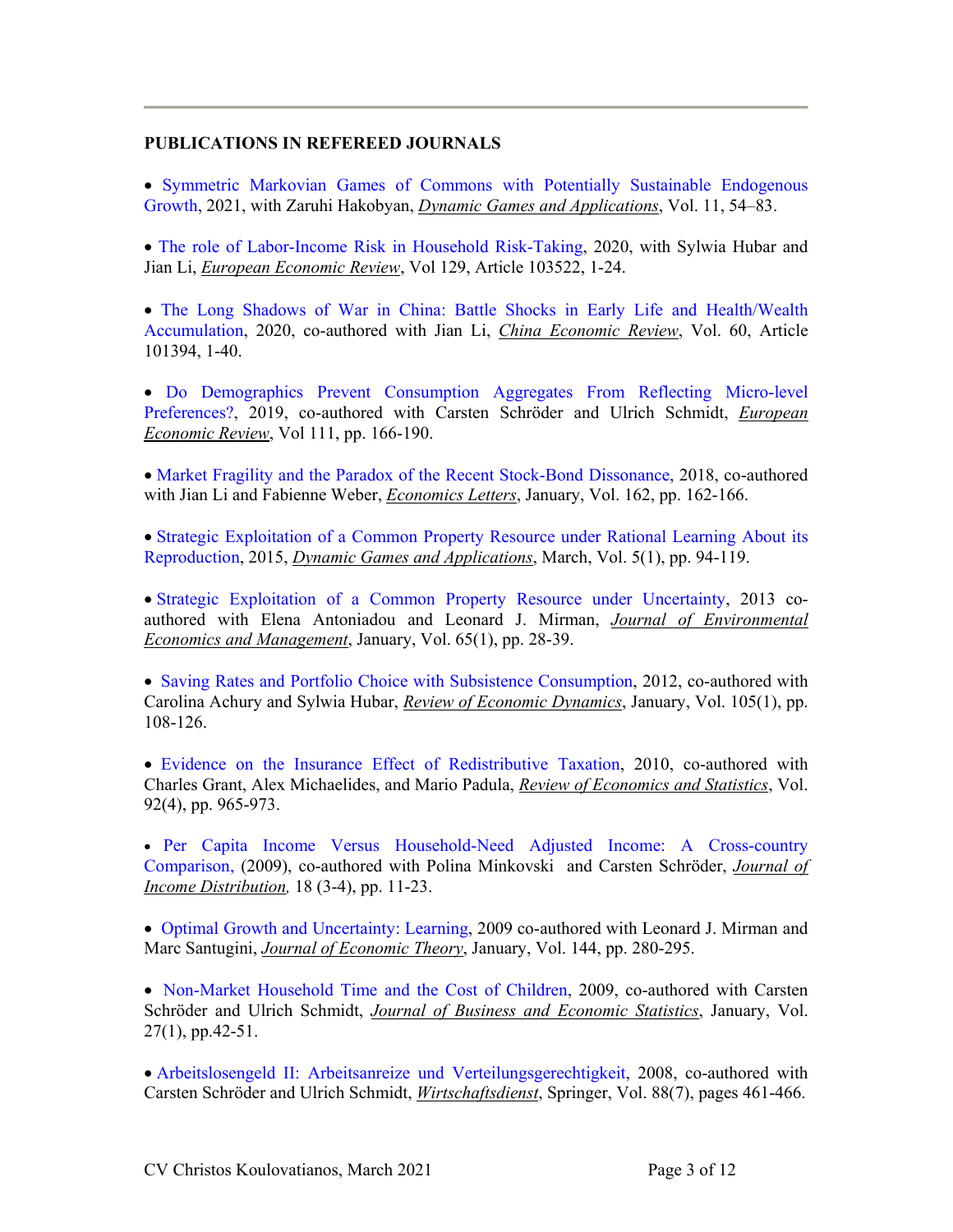• The Effects of Market Structure on Industry Growth: Rivalrous Nonexcludable Capital, 2007, co-authored with Leonard J. Mirman, *Journal of Economic Theory*, Vol. 133, March, pp. 199-218.

 Properties of Equivalence Scales in Different Countries, 2005, co-authored with Carsten Schröder and Ulrich Schmidt, Short paper (Complement of the paper "On the Income Dependence of Equivalence Scales"), *Journal of Economics*, Vol 86, pp. 19-27

 On the Income Dependence of Equivalence Scales, 2005, co-authored with Carsten Schröder and Ulrich Schmidt, *Journal of Public Economics*, Vol. 89(5-6), June, pp. 967-996.

#### **Book chapters and edited volume introductions**

 Income Distribution and the Family, (2009), co-authored with Carsten Schröder, Ulrich Schmidt, and Christian Seidl, Editorial Introduction to the Special Volume "Income Distribution and the Family", *Journal of Income Distribution, 18 (3-4),* pp. 3-10*.*

 A Glance at Some Fundamental Public Economics Issues Through a Parametric Lens, 2005, *"Advances in Public Economics: Utility, Choice and Welfare," Schmidt, U., Traub, S. (Eds.), Vol. 38, 2005, ISBN 0-387-25705-5, Hardcover, Springer*

## **RESEARCH MANUSCRIPTS**

 Demographics and FDI: Lessons from China's One-Child Policy, with John B. Donaldson, Jian Li, and Rajnish Mehra, 2020, NBER Working Paper No. 24256, *Revise and Resubmit*, *Macroeconomic Dynamics*.

 Asset Pricing under Rational Learning about Rare Disasters, with Volker Wieland, 2020, Older version: CEPR Discussion Paper 8514.

 Increasing Taxes After a Financial Crisis: Not a Bad Idea After All..., with Dimitrios Mavridis, 2019, CFS WP No. 614, Available at SSRN: https://ssrn.com/abstract=3289947

 Evaluating How Child Allowances and Daycare Subsidies Affect Fertility, with Joshua Goldstein, Jian Li, and Carsten Schröder, 2019, CFS WP No. 568, Available at SSRN: https://ssrn.com/abstract=2918877

 Populism and Polarization in Social Media Without Fake News: the Vicious Circle of Biases, Beliefs and Network Homophily, with Zaruhi Hakobyan, 2019, CFS WP No. 626, Available at SSRN: https://ssrn.com/abstract=3435817

• On the Granular Origins of Incremental Technical Change, 2018 (major improvements in progress)

Rational Noncooperative Strategic Exploitation of Species in a Predator-Prey Ecosystem with Random Disturbances, 2007 (major improvements in progress)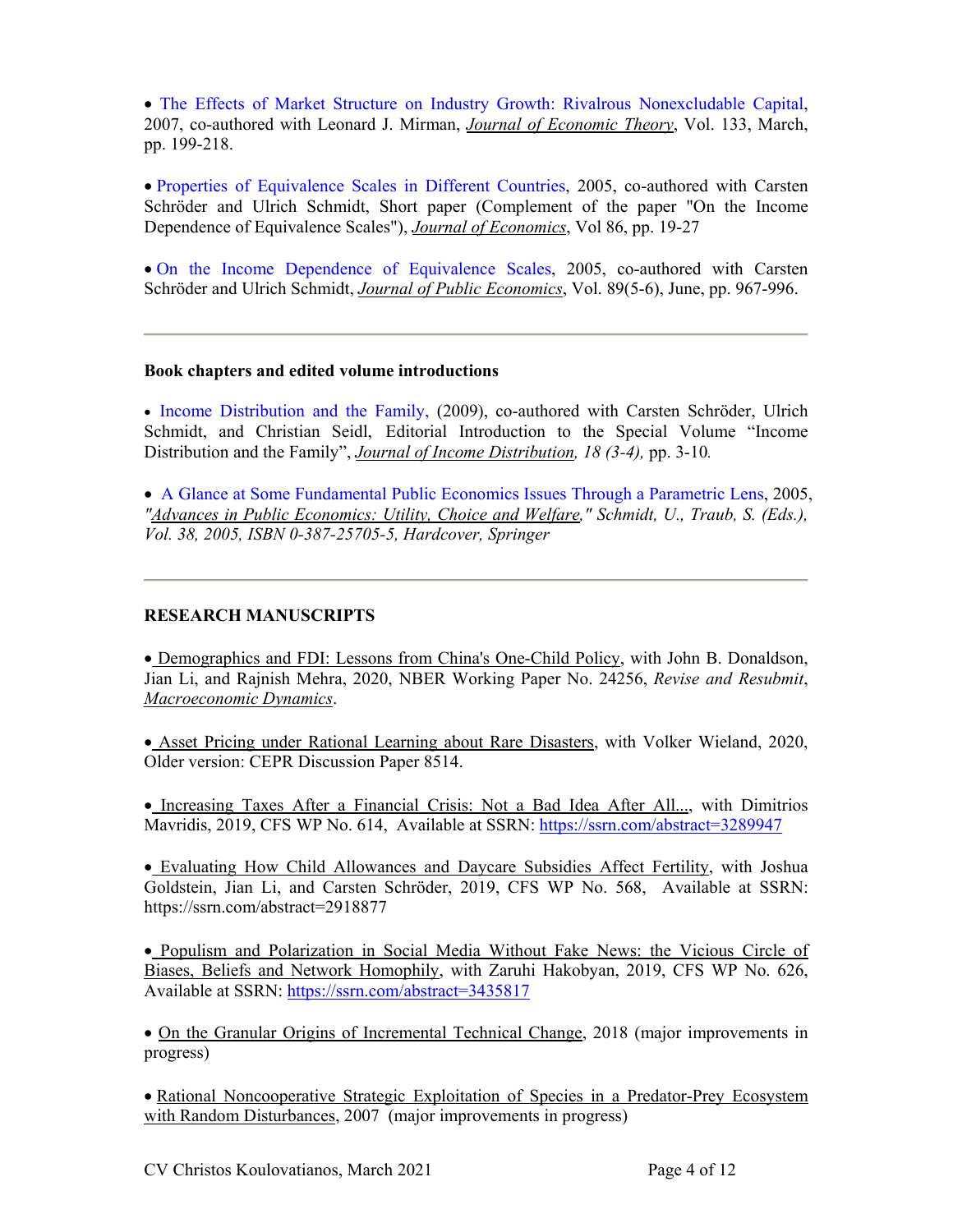Family-type Subsistence Incomes, 2007, co-authored with Carsten Schröder and Ulrich Schmidt (supporting paper to the 2019 EER paper)

• Skill-Biased Technological Change in Economic Development, 2006 (major improvements in progress)

## **PROFESSIONAL ACTIVITIES**

**Guest Editorial Service** *Journal of Income Distribution (JID),Guest Co-editor* 

- Special Double volume of JID for year 2009 "Income Distribution and the Family" (together with Carsten Schröder, Ulrich Schmidt, and Christian Seidl)
- Special Double volume of JID for year 2015 "Crises and the Distribution" (together with Charlotte Bartels, Timm Bönke, and Carsten Schröder)

**Board Affiliate of INTERTIC** *(International Think-tank on Innovation and Competition),* November 2005 – September 2009

**Regular Member of the managing committee of ASECU** *(Association of South Eastern Europe Economic Universities),* January 2001 - August 2004

#### **Referee**

*American Economic Review, American Journal of Agricultural Economics, Annals of Operations Research, Automatica, Berkeley Electronic Press (Studies in Non-Linear Dynamics and Econometrics), Bulletin of Economic Research, Economic Theory, Dynamic Games and Applications, Economica, Economics Letters, Empirical Economics, Environmental and Resource Economics, European Economic Review, Finanzarchiv, Grant Agency Academy of Sciences of the Czech Republic, Indian Growth and Development Review, International Economic Review, International Journal of Economic Sciences and Applied Research, Journal of Business and Economic Statistics, Journal of Development Economics, Journal of Economic Behavior and Organization, Journal of Economic Dynamics and Control, Journal of Economic Growth, Journal of Economic Inequality, Journal of Economics, Journal of Environmental Economics and Management, Journal of the European Economic Association, Journal of Income Distribution, Journal of International Money and Finance, Journal of Macroeconomics, Journal of Population Economics, Macroeconomic Dynamics, Mathematical Social Sciences, Oxford Economic Papers, Quantitative Finance, the RAND Journal of Economics, Review of Economics and Statistics, Review of Financial Studies, Review of Income and Wealth, Scottish Journal of Political Economy, Social Sciences and Humanities Research Council of Canada.* 

#### **Seminar Series and Conference Organizing**

- local co-organizer, "A Dynamic Economic and Monetary Union" Oct. 8-9, 2020 in Luxembourg (scheduled)
- co-organizer, "Crises and Distribution" Sept. 29-30, 2014 in Berlin
- main organizer, CFCM workshop on Household finance, Housing Markets and Macroeconomics, Nottingham, May 6, 2011.
- organizer, Seminar Series in Economics, Univ. of Exeter, Spring 2009.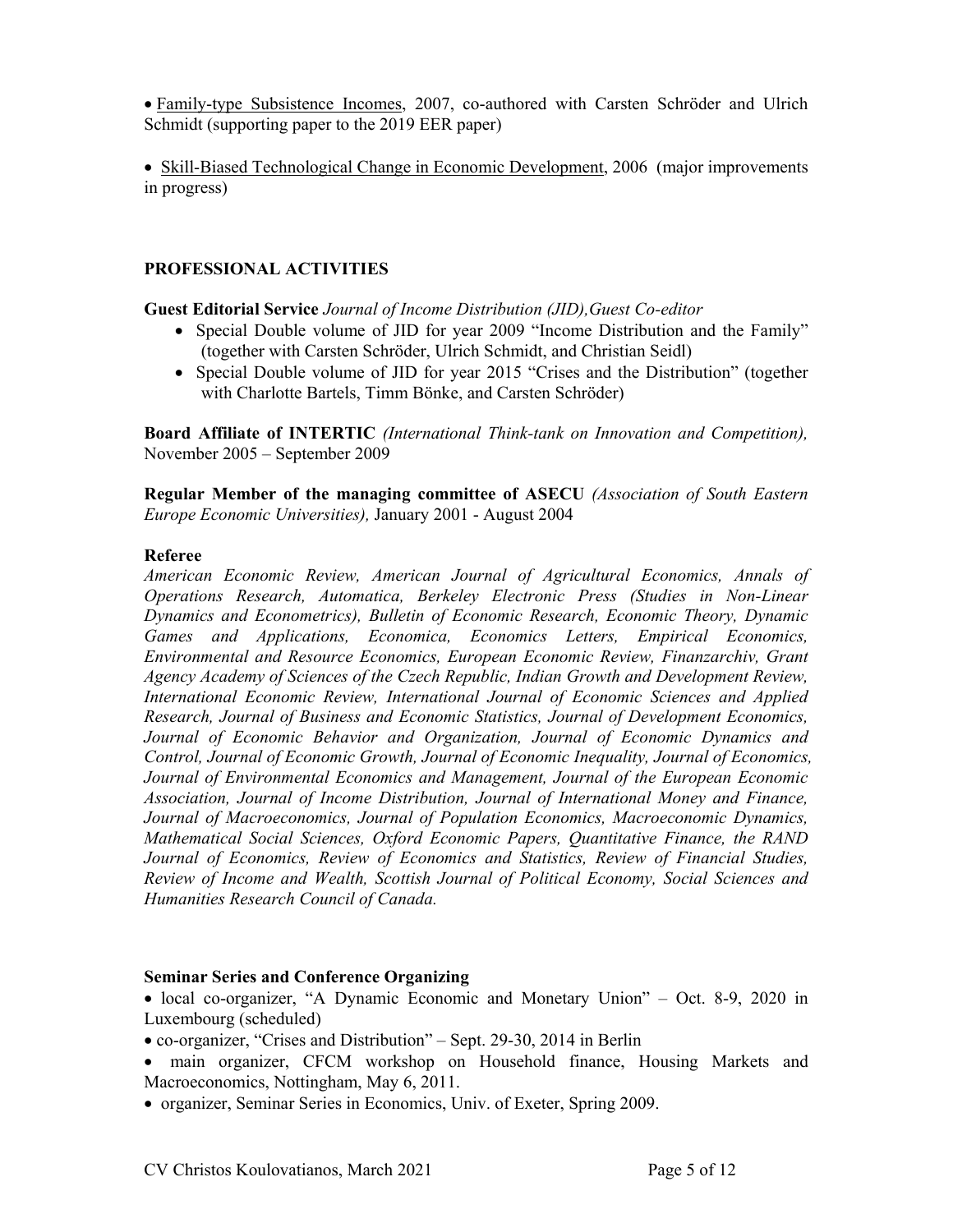co-organizer, "Income distribution and the family" –Sept. 1-3, 2008 in Kiel (Keynote speakers: Gary Burtless (Brookings Institution), Matthias Doepke (Northwestern), Jeremy Greenwood (UPenn), Krishna Pendakur (Simon Fraser Univ.), Ray Rees (Munich), Michele Tertilt (Stanford))

 co-organizer, Seminar Series in Macro/Finance, with Michael Haliassos and Lenos Trigeorgis, from Spring 2001 to August 2004

 co-organizer, AS.S.E.T. 2002 Annual Meetings (Paphos, Cyprus, October 31-November 2, 2002) Annual Meetings of the Association of Southern European Theorists

 co-organizer, Joint TMR-HERMES Conference on Savings, Portfolios, and Pensions (Paphos, Cyprus, March 30-31, 2001) Main Organizer: Michael Haliassos

## **CONFERENCE DISCUSSIONS**

 *Discussion of "The Performance of Marketplace Lenders: Evidence from Lending Club Payment Data"* by Roman Kräussl, Zsofa Kräussl, Joshua Pollet, and Kalle Rinne*, 7th Asset Management Summit,* University of Luxembourg, Luxembourg , 15 October 2018.

 *Discussion of "Fast and Slow Informed Trading"* by Ioanid Rosu*, Workshop on Algorithmic Trading: Impact on Market Behavior,* University of Luxembourg, Luxembourg , 11-12 June 2018.

 *Discussion of "Short-term reversals, returns to liquidity provision and the costs of immediacy"* by Kalle Rinne and Matti Suominen*, 2nd EBC Network Workshop 10-12 May 2017,* University of Luxembourg, Luxembourg , 10-12 May 2017.

 *Discussion of "Who is Eager to Save for Retirement: Cross-Country Evidence"* by Anna Kaliciak, Radoslaw Kurach and Walid Merouani*, LIS/LWS Users Conference 2017,*  Luxembourg Income Study, Esch-Belval, Luxembourg , April 27-28, 2017.

 *Discussion of "On the diversity of asset holdings in the United States in 2007 and 2009"* by Eva Sierminska and Jacques Silber*, 4th Luxembourg Workshop on Household Finance and Consumption,* Central Bank of Luxembourg, Luxembourg , June 30-July 1, 2016.

 *Discussion of "Baby Busts and Baby Booms: The Fertility Response to Shocks in Dynastic Models"* by Larry E. Jones (U Minnesota, Minneapolis Fed, NBER) and Alice Schoonbroodt (U Southampton)*, Workshop on 'Household Behaviour, Household Finance, Housing, and Macroeconomics',* University of Nottingham, Nottingham, 6 May 2011.

 *Discussion of "Booms and Busts in Asset Prices"* by Klaus Adam and Albert Marcet*, Conference in Honor of Volker Wieland's 10 years in Goethe University Frankfurt, Frankfurt,* Germany, December 15, 2010.

 *Discussion of "Risk Premiums and Macroeconomic Dynamics in a Heterogeneous-Agents Model"by* Ferre De Graeve, Maarten Dossche, Marina Emiris, Henri Sneessens, Raf Wouters, Workshop "*New Developments in DSGE Models*", Nottingham, December 4, 2009.

.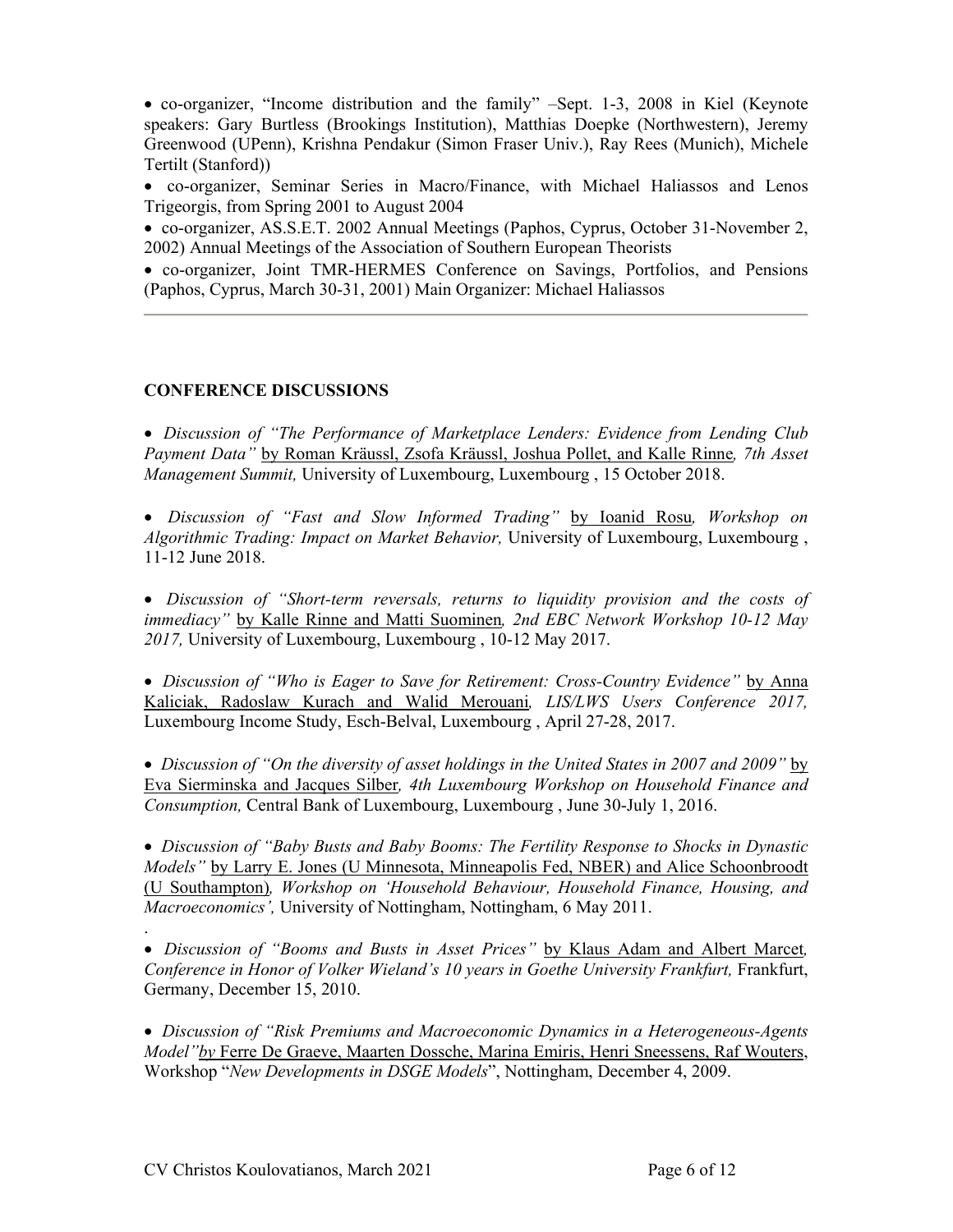# **CONFERENCES AND SEMINAR PRESENTATIONS**

- *Sixth Annual Conference on Network Science in Economics, U Chicago (initially planned for April 2020, postponed for a year and became online),* March 2021
- *Eleventh Workshop on Dynamic Games in Management Science, Montreal,* October 2019
- *Second Global Macroeconomic Workshop, Marrakech,* April 2018
- *AEA Annual Winter Meetings, Chicago,* January 2017
- *Future of Business and Finance: Challenges and Prospects after the Crisis, U Szczecin, Poland,* December 2016
- *Conference on Sovereign Debt, U Glasgow,* August 2016
- *Seminar, Goethe Univ. Frankfurt,* Frankfurt, June 2015
- *Seminar, Free University of Berlin,* Berlin, January 2015
- *Conference, Challenges in the Field of Economic and Financial Crime in Europe,*
- *University of Luxembourg (Law),* Luxembourg, December 2014
- *Seminar, University of Venice,*Venice, November 2014
- *Conference, Behavioral Aspects in Macro-Finance, SAFE, Catholic U of Milan*, Milan, November 2014
- *Conference,* 2nd Household Finance Conference, Central Bank of Luxembourg, Luxembourg (Keynote speaker)
- *Conference, NHH UiO, Oslo*, June 2013
- *Seminar, University of Glasgow,* Glasgow, April 2012
- *Seminar, University of Bristol,* Bristol, January 2012
- *ECB conference, Information, Beliefs and Econ. Policy,* Frankfurt, Germany, Dec. 2011 (*Discussant: Philippe Weil*)
- *Conference, Role of Beliefs in Decision Theory,* Paris, France, November 2011
- *Conference, Society for Economic Dynamics,* Ghent, Belgium, July 2011
- *Seminar, University of Luxembourg,* Luxembourg, June 2011
- *Conference, Macroeconomics and Survey Data,* Munich, Germany, October 2010
- *Seminar, University of Cardiff*, Cardiff, UK, October 2010
- *NBER Summer Institute*, Boston US, July 2010
- *Conference in Public Economics,* Marseille, France, June 2010
- *Seminar, University of Essex*, Colchester, UK, May 2010
- *Seminar, University of Munich*, Munich, Germany, May 2009
- *Seminar, University of Nottingham*, Nottingham, UK, April 2009
- *Midwest Macroeconomics Conference*, Philadelphia PA, May 2008.
- *Seminar, University of York*, York, UK, April 2008
- *Seminar, University of Exeter*, Exeter, UK, April 2008
- *Seminar, University of Nottingham*, Nottingham, UK, March 2008
- *Seminar Series, University of Verona*, Verona, Italy, February 2008
- *Seminar Series, University of Reading*, Reading, UK, November 2007
- *Seminar Series, Goethe University of Frankfurt*, Frankfurt, Germany, May 2007
- *European Meetings of the Econometric Society, 2006*, Vienna, Austria, August 2006
- *Seminar Series, University of Linz*, Linz, Austria, May 2006
- *Seminar Series, Freie Universitaet Berlin*, Berlin, Germany, May 2006
- *Wegmans Conference 2005*, Rochester NY, USA, October 2005
- 2nd *Vienna Macroeconomics Workshop*, Vienna, Austria, October 2005
- 7th RTN *AGE meeting*, Venice, Italy, October 2005
- 6th RTN *AGE meeting*, Frankfurt, Germany, May 2005
- *Seminar Series CERGE*, Prague, Czech Republic, November 2004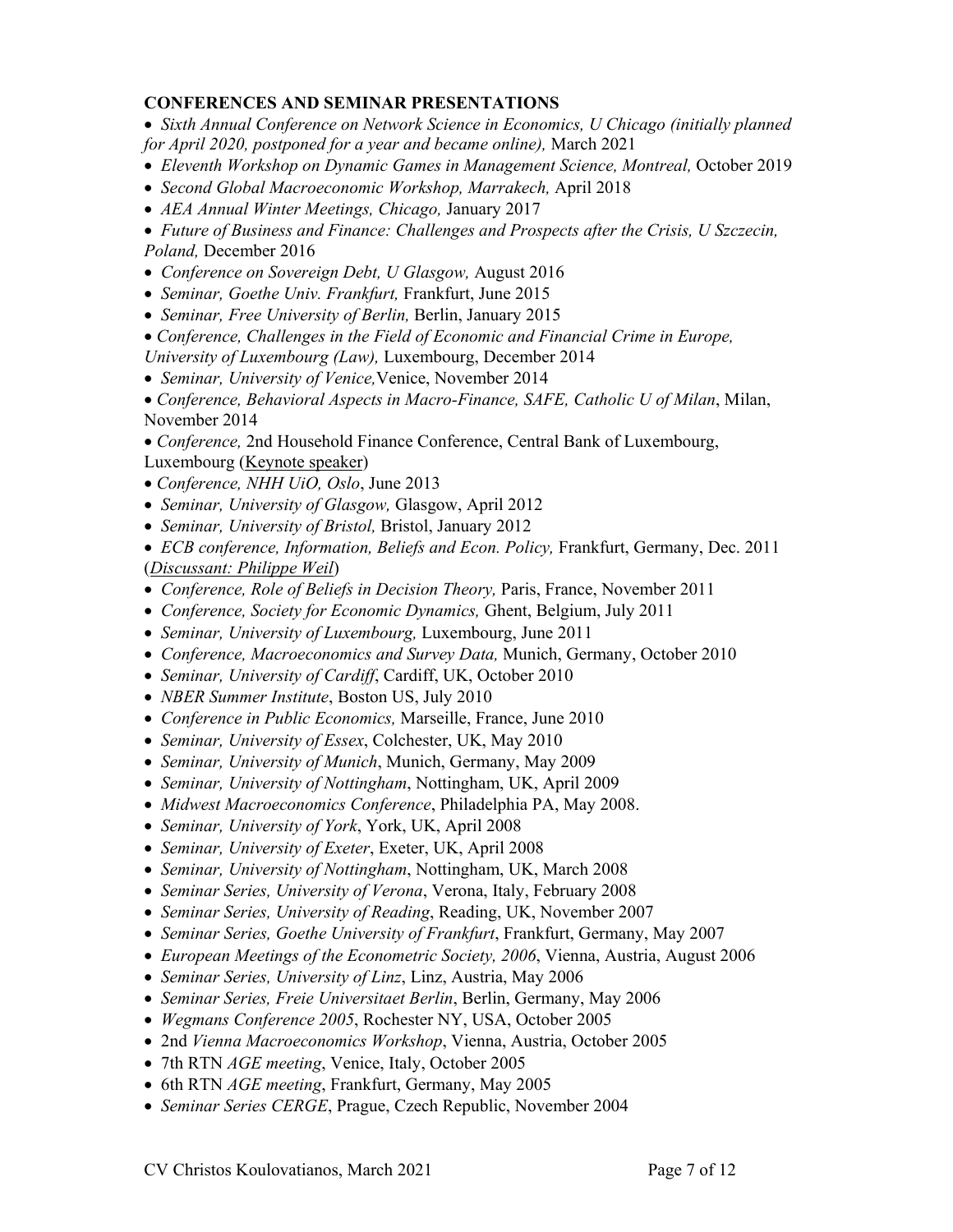- *Seminar Series (Erich-Schneider-Forschungsseminares), Christian-Albrechts Universität zu Kiel*, Kiel, October 2004.
- SED 2004 meetings, Florence, Italy, July 2004
- Seminar Series, University Of Vienna, Vienna, Austria, June 2004
- Seminar Series, Sabanci University, Istanbul, Turkey, June 2004
- CHILD *Workshop on Consumer Behavior and Welfare*, Verona, Italy, May 2004
- RTN *AGE meeting*, Edesheim, Germany, May 2004
- *EPCS 2004 Conference*, Berlin, Germany, April 2004

 *8th Viennese Workshop on Optimal Control, Dynamic Games and Non-linear Dynamics*, Vienna, May 2003.

- RTN *AGE meeting*, Copenhagen, Denmark, October 2002
- *EPCS 2002 Conference*, Belgirate, Italy, March 2002

 *Joint TMR-HERMES Conference on Savings, Portfolios, and Pensions*, paper discussant, Paphos, Cyprus, March 2001

 *Conference on Inequality, Living Standards and Taxation*, Cergy-Pontoise, Paris, November 2000.

 *5th International Meeting of the Society for Social Choice And Welfare* , Alicante, June-July 2000

 *7th Viennese Workshop on Optimal Control, Dynamic Games and Non-linear Dynamics*, Vienna, May 2000.

- *Simon Fraser University, Vancouver, Canada, Economics Dept. Seminar Series,* April 2000.
- *Seminar Series in Macro Finance, University of Cyprus*, Nicosia, March 2000.
- *Conference on Inequality, Living Standards and Taxation*, Bordeaux, January 2000.
- *IIES, Stockholm*, Seminar Series, Dec. 1999.
- *Seminar Series (Erich-Schneider-Forschungsseminares), Christian-Albrechts Universität zu Kiel*, Kiel, April 1999.
- *Theories and Methods in Macroeconomics*, Montreal, May 1999.
- *Midwest Macroeconomics Conference*, Pittsburgh PA, April 1999.
- *Seminar Series in Macro Finance, University of Cyprus*, Nicosia, February 1999.
- *The Economics of Industrial Structure and Innovation Dynamics*, Lisbon, October 1998.

## **Ph.D. THESIS SUPERVISION OR SERVICE AS EXAMINER**

#### *University of Luxembourg*

 Dimitris Mavridis, Principal thesis advisor, Title: "Essays on Inequality, Public Policy, and Banking" (distinguished committee members, Prof. Rajnish Mehra and Prof. Jess Benhabib, New-York University). *Placement: European Commission*.

 Fabienne Weber, Principal thesis advisor, Title: "Essays on Monetary Economics and Asset Pricing". *Placement: Central Bank of Luxembourg*.

 Maksim Nezhelskii, Principal thesis advisor, Provisional title: "Essays on Heterogeneity, Household Finance and Financial Stability"

 Zaruhi Hakobyan, Principal thesis co-advisor (joint Supervision with Higher School of Economics with principal co-advisor Prof. Eren Arbatli), Provisional title: "Essays on Networks, Information Economics, and Dynamic Games of Populism and Conflict"

*University of Glasgow* 

CV Christos Koulovatianos, March 2021 Page 8 of 12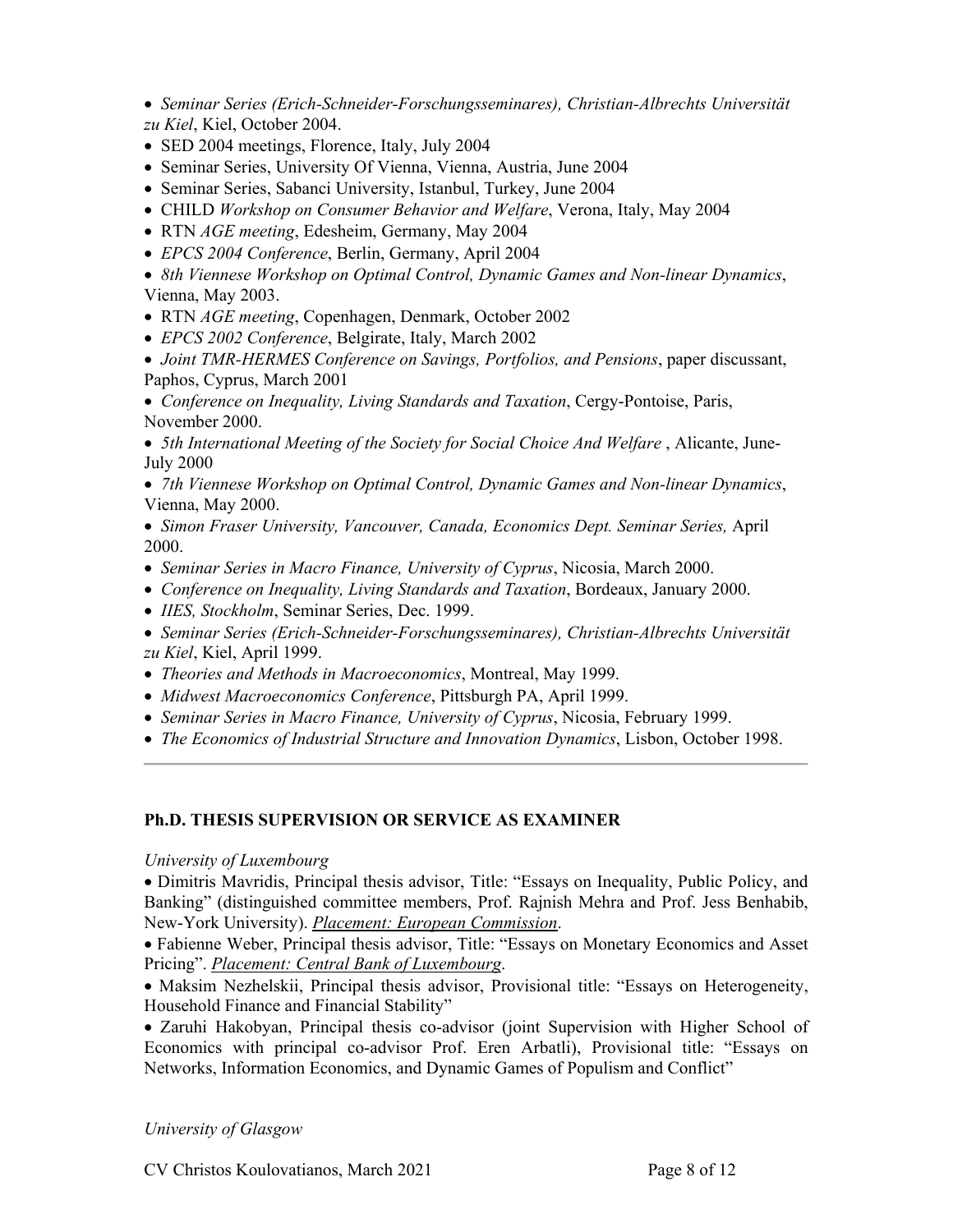• Ioannis Tsafos, External examiner, "Economic Dynamics of Defaults in a Heterogeneous World"

## *University of Nottingham*

 Yu Zhongjian, Internal examiner, "On the impact of Inequality on Investment and Occupational Choice under Imperfect Capital Markets"

 Sheng-chun Chen, Internal examiner (MPhil), "The trade policy trilemma and external shocks : a cross country analysis"

## *University of Exeter*

 Carolina Achury (MSQE Frankfurt, with full studentship for excellence) Principal Supervisor, external supervisor while in Nottingham

 Sylwia Hubar (Diplom Frankfurt, with full studentship for excellence) Principal Supervisor, external supervisor while in Nottingham, *Placement: Economic Research Department, Natixis, Paris*.

## **TEACHING EXPERIENCE**

## **Graduate**

• MSc level Financial stability (Master's in Quantitative Economics and Finance – preparatory for PhD students), University of Luxembourg, Spring Semester 2019-20 to date

• PhD level Macroeconomics, University of Luxembourg, from Fall Semester 2013-14 to date.

 MSc level Advanced mathematics (Master's Research Track – preparatory for PhD students), University of Luxembourg, Fall Semester 2013-14 to date

• MSc level Economics of Banking, University of Luxembourg, Spring Semester 2013-14 (*very good teaching evaluation*).

 PhD level Macroeconomics, University of Nottingham, Fall Semester 2011 (*excellent teaching evaluation*).

 Advanced Macroeconomics, University of Nottingham, Fall Semester 2009, 2010, Spring Semester 2010, 2011, 2012 (*excellent teaching evaluations*).

• Numerical Methods (2<sup>nd</sup>-year Ph.D.-program and Master's in Quantitative Economics and Finance course), Goethe University of Frankfurt, Spring 2009 (*excellent teaching evaluation*).

• Macro for Business MSc. Students (International Management), Exeter, Fall Semester 2008 (*excellent teaching evaluation*).

 Advanced Macro (joint Ph.D.-program and Master's in Quantitative Economics and Finance course - compulsory material for the Macro Ph.D. qualifying exams), Goethe University of Frankfurt, Fall 2007-2008 (*very good teaching evaluation*).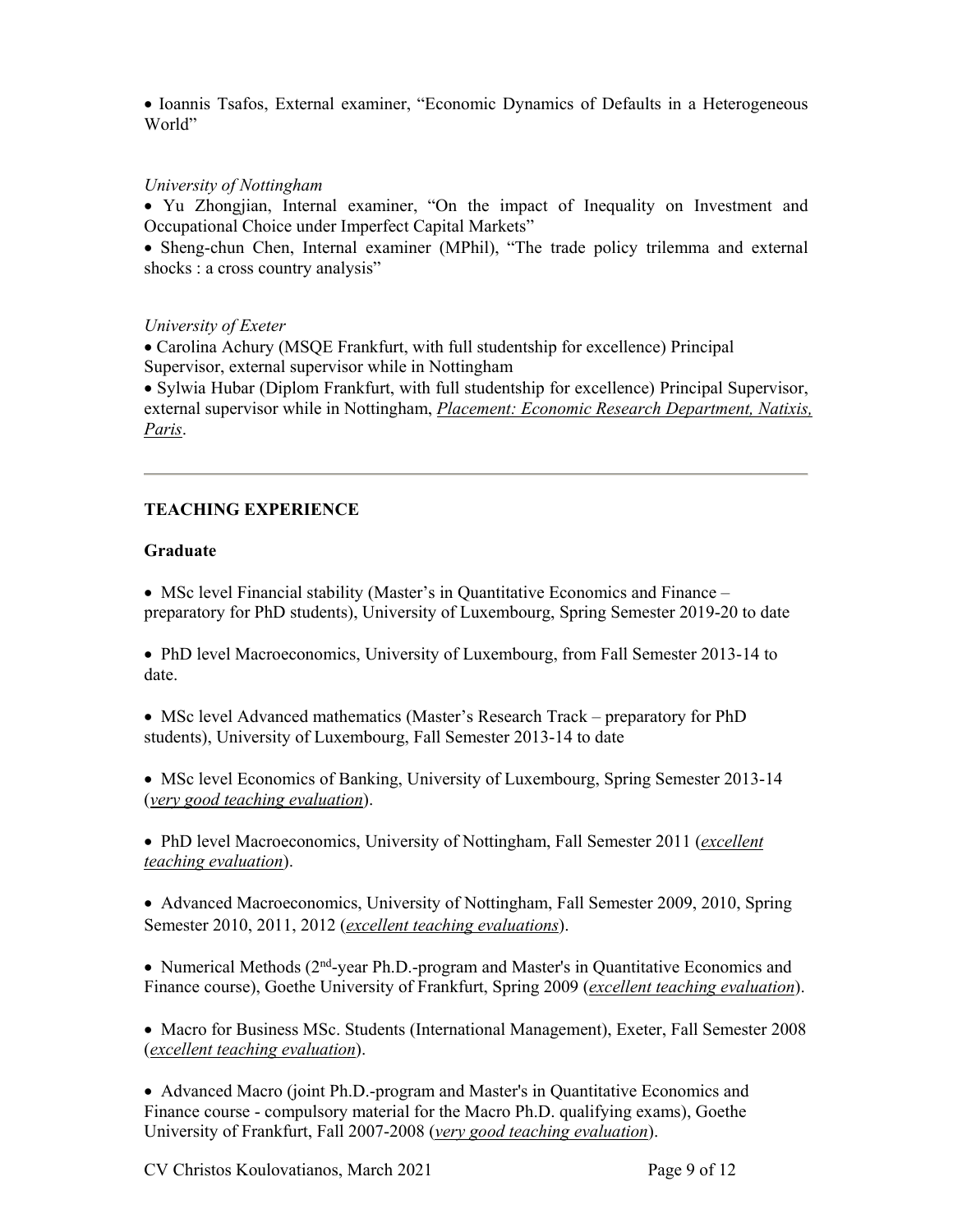• Numerical Methods in Economic Dynamics (joint Ph.D.-program and Master's in Quantitative Economics and Finance course - compulsory material for the Macro Ph.D. qualifying exams), Goethe University of Frankfurt, Spring 2008 (*excellent teaching evaluation*).

 Economic Growth and Development (Master's in Quantitative Economics course), Goethe University of Frankfurt, Spring 2008 (*excellent teaching evaluation*).

 Blockseminar Economic Growth (19 students), Goethe University of Frankfurt, Spring 2008. (*excellent teaching evaluation*).

 Advanced Macro (joint Ph.D. program and Master's in Economic Analysis course compulsory material for the Macro Ph.D. qualifying exams), University of Cyprus, Spring 2002, Spring 2003, Spring 2004 (*excellent teaching evaluations*).

• Principal Master's thesis advisor (and first placement).

University of Luxembourg: Ana Ivli, Edvard Bakhitov (PhD student, UPenn), Anastasia Chaikina (PhD student, U Michigan), Leonid Smirnov (Analyst at Amazon), Nikita Gaponiuk (PhD student, U Luxembourg), Alena Podaneva (PhD student, U Luxembourg), Daria Matviienko (PhD student, Stanford GSB)

University of Nottingham: Thomas Bland, Boubacar Drame, Jonathan Hodgson, Best Ojighoro, Weiyan Qin, Egor Gornostay (PhD Student at NYU), Bhavin Raval, Thomas Sgouralis, Ashley Siboo, Ho Nam Tam, Daniel Redrupp, Arav Patel, Aleks Hughes, Chun Yat Jacky Li, Elchin Mustafayev, Alexandra Toader (PhD Student at Northwestern), Faizan Yousefzai, Anup Mulay (PhD student at Boston College), David Tribe, Dai Shi.

University of Exeter: Antonio Bova, Christos Dimitriou, Ahmad Al-Saidi.

• Master's thesis committees, University of Cyprus, for Dimitris Mavridis (first appointment as research fellow and PhD student in DELTA, Paris), Dimitris Ioannides (first appointment student in Biology, Univ. of Cyprus).

#### **Undergraduate**

*University of Luxembourg*

• Macroeconomics for Business students (Professional Bachelor's – about 80-150 students), Spring 2013 to date.

#### *University of Nottingham*

- Numerical Methods (3<sup>rd</sup>-advanced Undergraduate class), Spring 2011, Fall 2011.
- Advanced Macroeconomics, University of Nottingham, Fall Semester 2009.
- Principal undergraduate thesis supervisor for 13 students.

#### *University of Exeter*, Spring 2009.

- Investment Analysis and Portfolio Management.
- Economic Growth Policies.

#### *Goethe University of Frankfurt*, Fall 2007-2008.

Introductory Macro (class size 260 students – *excellent teaching evaluation*).

CV Christos Koulovatianos, March 2021 Page 10 of 12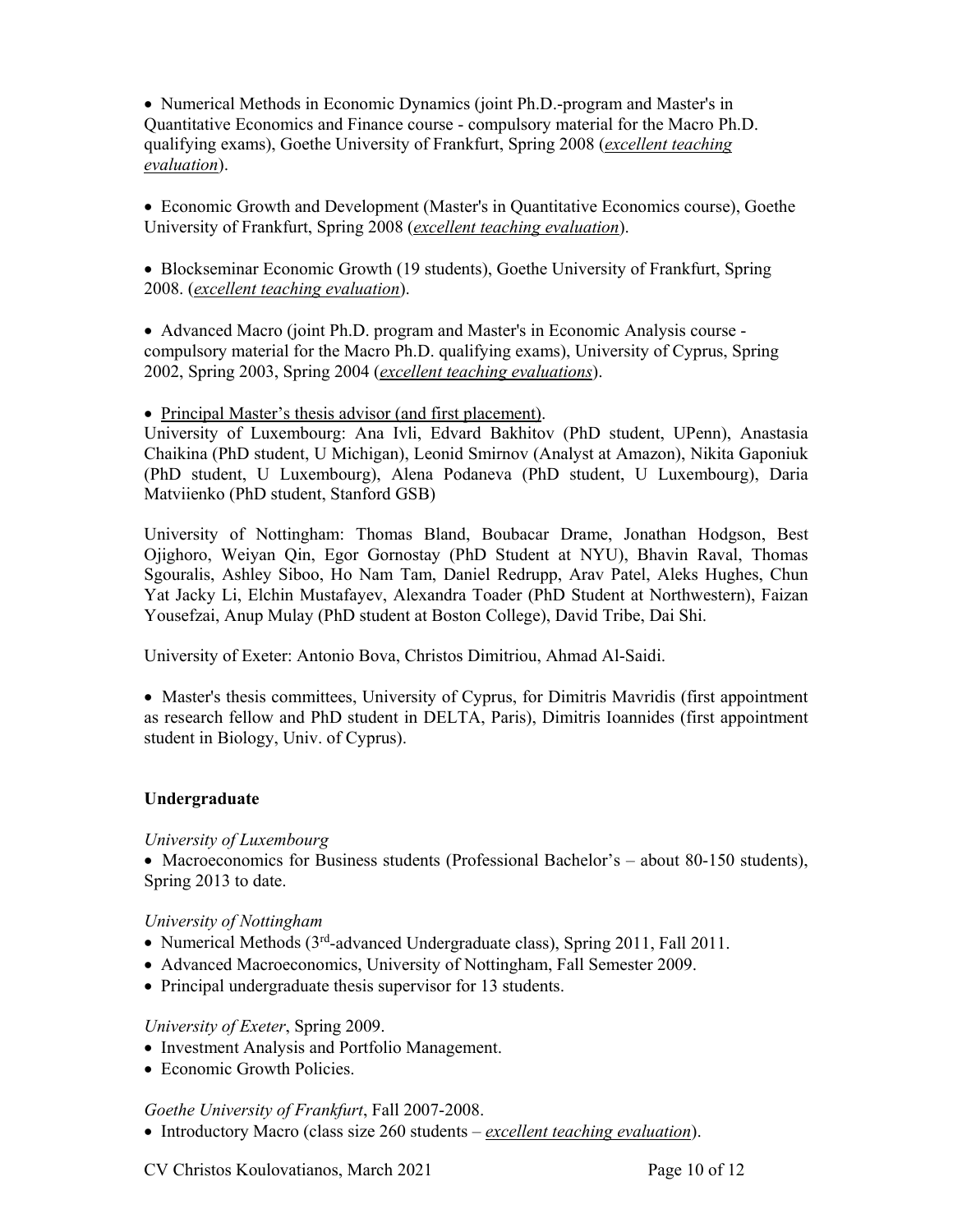*University of Vienna*, from Oct. 2004 to date

• Introductory Macro, Fall 2004-2006, Spring 2005-2007, Fall 2004-2006, Spring 2005-2007.

*University of Cyprus*, from 2000 to August 2004

- Intermediate Macro, Spring 2003, Spring 2004.
- Public Economics, Fall 2001, Fall 2003.
- Economic Development, Spring 2001, Spring 2002.
- Economic Growth, Fall 2000, Fall 2002.
- Supervised 32 undergraduate  $4<sup>th</sup>$ -year theses, all with empirical applications.

*University of Rochester*, summer course instructor

- Financial Markets: Concepts and Institutions, summer 1999.
- Economic Growth and Development, summer 1999.
- Development Economics, summer 1998.

## **Teaching Assistant**

*University of Rochester,* from 1996 to 1999, for:

- Corporate Finance (for Prof. Sergio Rebelo),
- Intermediate Macroeconomics (for Prof. Steve Landsburg),
- Microeconomics (for Prof. Steve Landsburg).

*Aristotle Univ. of Thessaloniki,* 1993,

Intermediate Microeconomics (for Prof. George Papachristou).

## **TEACHING INTERESTS**

#### **Graduate**

Finance/Asset Pricing, Banking, Macroeconomics, Numerical Methods in Macroeconomics and Finance, Finance, Topics in Continuous-Time Stochastic Optimization, Growth/Development Economics Political Economy, Dynamic Non-cooperative Game Theory, Dynamic Contract Theory.

#### **Undergraduate**

Corporate Finance, Macroeconomics, Development Economics, Public Economics, Game Theory, Principles of Economics.

#### **ADMINISTRATIVE SERVICE**

#### *University of Luxembourg*

 Director of the "Sustainable Finance Track" of the MSc program in Finance and Economics, February 2020 to date.